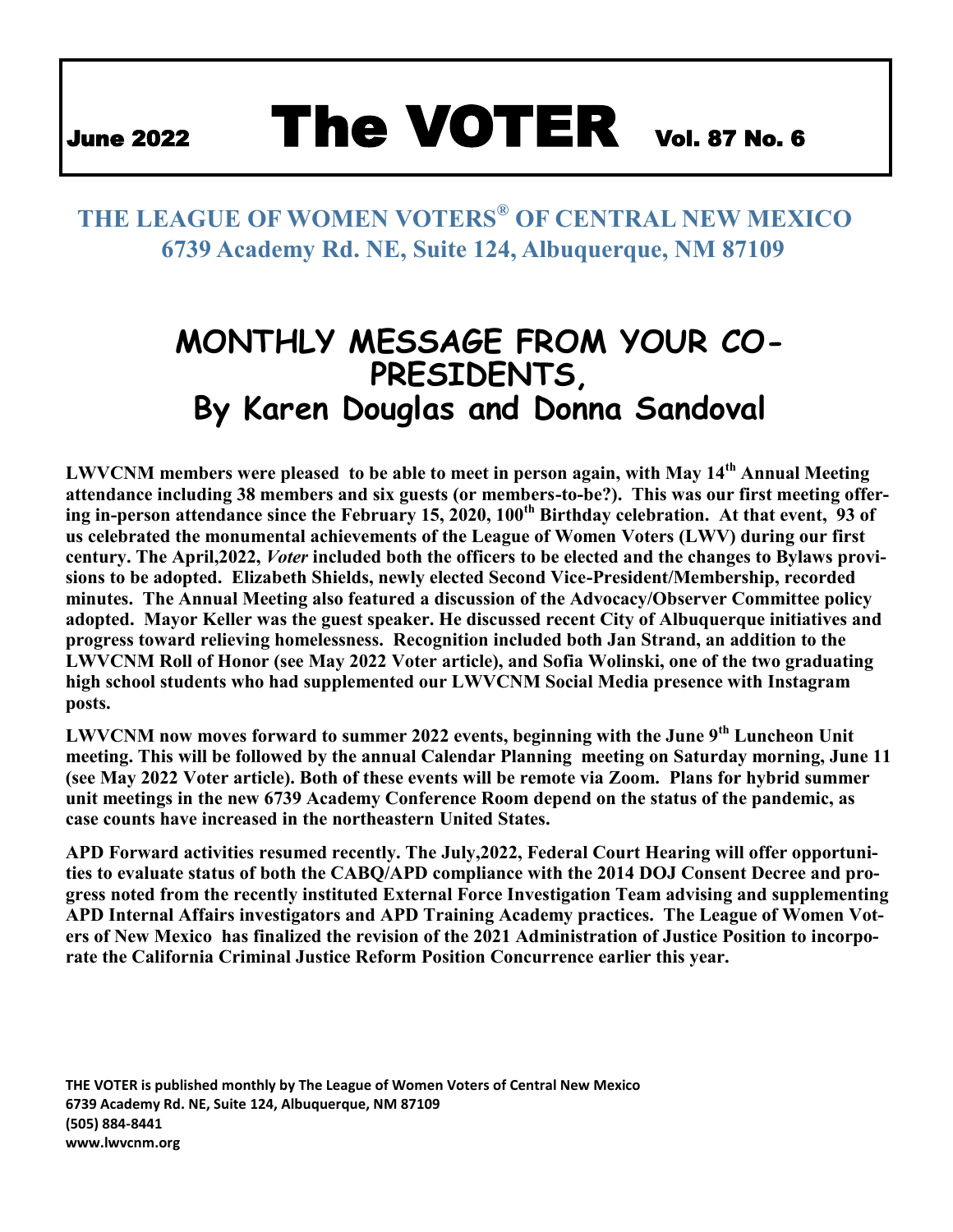#### *LWVCNM Leadership*

*Co-Presidents:* **Karen Douglas Donna Sandoval**

*1st Vice President/ Vote411.org:* **Karen Wentworth**

*2nd Vice President/ Membership:* **Elizabeth Shields**

*3rd Vice President/Program:* **Jennifer Black**

*4th Vice President/ Development Committee Chair:* **Vacant**

> *Treasurer:* **Donna Sandoval**

*Secretary:* **Ashley Benning**

*Voter Services Chair:* **Vacant**

*Voter Guide Distribution:* **Lani Desaulniers**

*Sustainability/Climate Change:* **Jeanne Logsdon**

*Office Manager/Webmaster/ Zoom Host:* **Starlyn Brown**

*Advocacy Team/Observer Corps:* **Karen Wentworth**

*Director at Large:*

#### **LEAGUE CALENDAR**

**Announcement re: Future Meetings:** With the ever-changing COVID environment, we are stepping thoughtfully into the new frontier as we begin the return to in-person meetings. We will continue to keep our eyes on the evolving situation. **There are three possibilities for upcoming meetings—In-person, hybrid (in-person and Zoom combined), and Zoomonly. Depending on the meeting type, speaker/moderator preference, and potential COVID concerns, we will select one of the three options. Please watch** *The Voter* **and** *Topics* **announcements for each program/ event.** We appreciate your patience as we work out the best scenario for each meeting.

**June 9 (Thursday), 12:00 noon to 1:00 p.m., Zoom only—Monthly LWVCNM meeting. Speaker: Kristin Pearthree, Research Scientist with the New Mexico Bureau of Geology and Mineral Resources. Topic: The Impacts of Climate Change on New Mexico's Water Resources.** 

**June 11 (Saturday), 10:00 a.m. to noon, Zoom only—LWVCNM Calendar Planning Meeting. Come and share your ideas for topics and speakers for our monthly educational meetings through September, 2023. This is a great opportunity to let us know what you would like to learn about in the upcoming LWVCNM program year. We look forward to planning another timely program schedule with and for you. Can't attend the meeting, but have a program idea? Send your idea to jblack8162@gmail.com. (Please watch for Zoom information for this meeting in upcoming** *Topics* **announcements. Anyone who does not receive an invitation can email president@lwvcnm.org. If you need help with Zoom, please reach out to our Zoom host, Starlyn Brown, at sbrown@unm.edu.)**

**July 14 (Thursday), 12:00 noon to 1:00 p.m., Zoom only—Monthly LWVCNM meeting. Speaker: NM Rep. Deborah Armstrong. Topic: Early Childhood Permanent Fund Amendment—Significant Constitutional Amendment Scheduled for November Ballot.**

**The deadline for the monthly Voter remains the 15th of each month. Please submit your articles to Anne Pierce-Jones,** *VOTER* **editor, at apiercejones@outlook.com.**

**Gina Mahfouz OFFICE HOURS Closed until further notice due to Covid concerns.**

*The VOTER Editor:* **Anne Pierce-Jones apiercejones@outlook.com**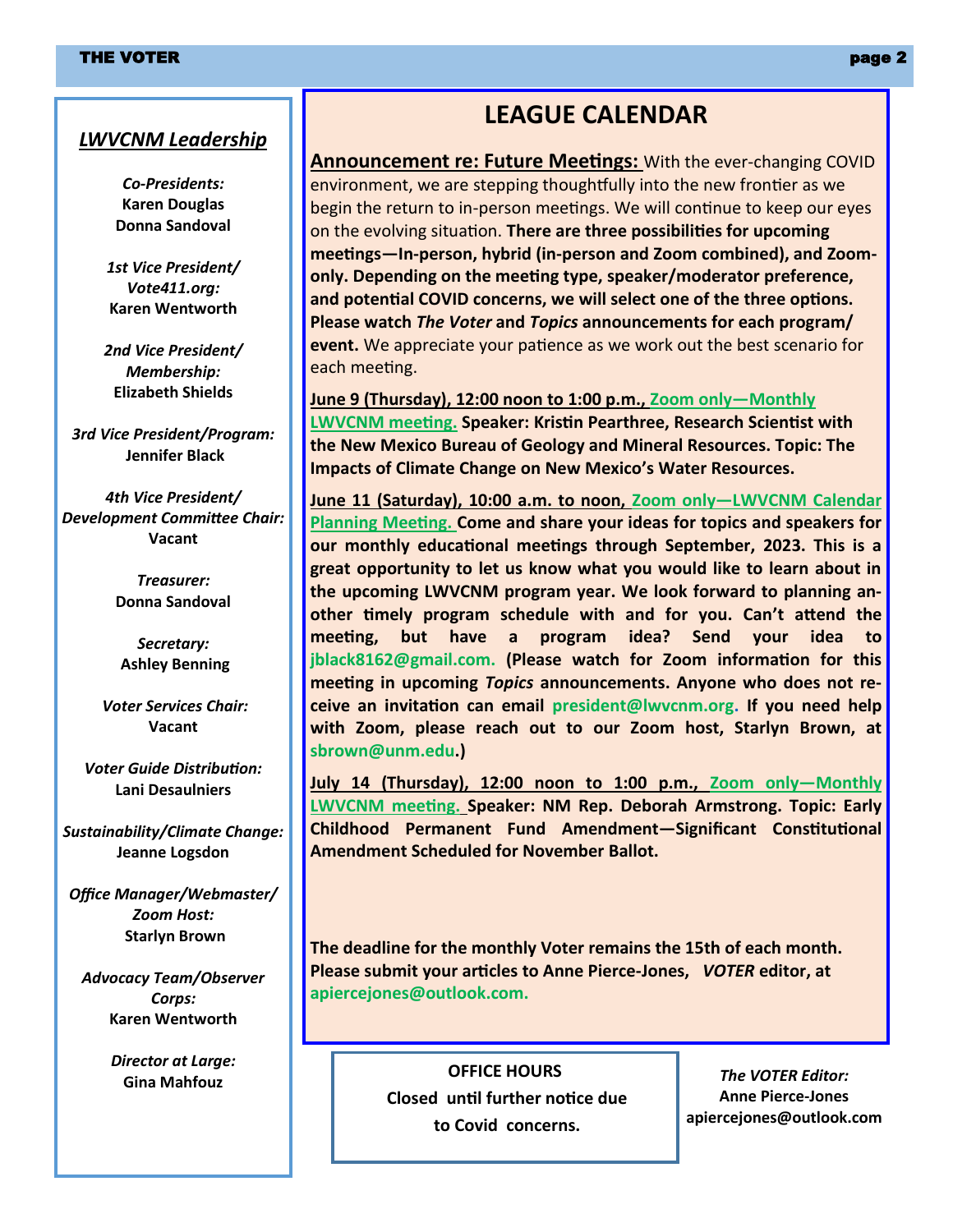#### THE VOTER page 3 and 20 page 3 and 20 page 3 page 3 and 20 page 3 page 3 page 3 page 3



**The above photo shows Jan Strand at the May 14, 2022, LWVCNM Annual Meeting, where she was added to the LWVCNM Roll of Honor. Below, Co-President Donna Sandoval presents Jan Strand with a certificate in honor of her being added to the LWVCNM Roll of Honor.**



**JAN STRAND BEING INDUCTED INTO THE LWVCNM ROLL OF HONOR, MAY 14, 2022**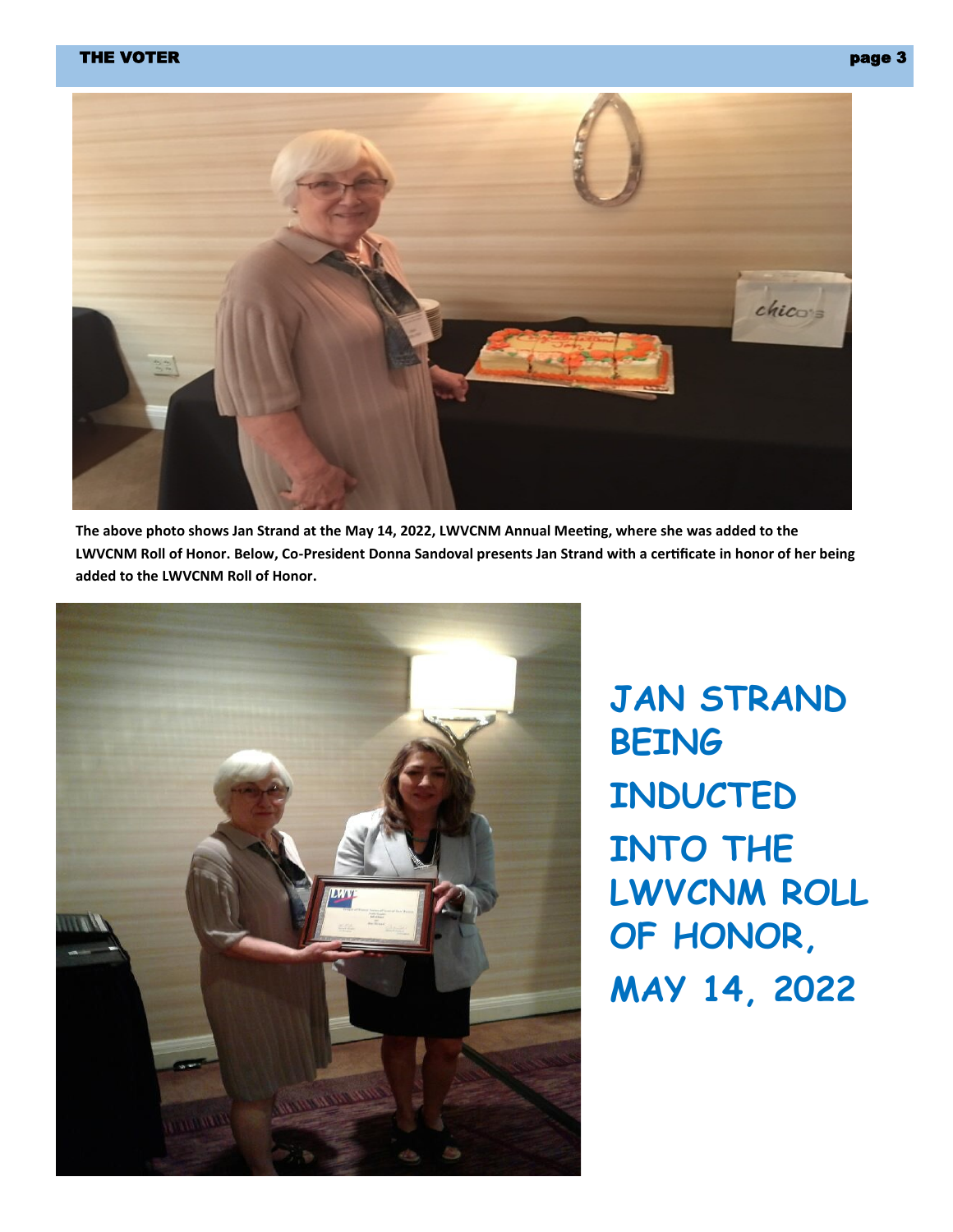## **Bernalillo County Commission Receives Report on Sheriff's Office**

#### **and**

# **It Is Not a Pretty Picture**

**In September 2020, the Bernalillo County Commission was concerned enough about the secrecy within the Bernalillo County Sheriff's Office to create the "Sheriff's Office Advisory and Review Board" to increase the public accountability of the Bernalillo County Sheriff's office.**

**In January the Commission released its first report. It outlines a sheriff's office that is secretive, unclear about where it is concentrating its efforts are and unwilling to even release basic crime statistics. There is no public information available on the number of murders in Bernalillo County last year or the year before.** 

**Although the sheriff's office has apparently created mental health crisis teams, there is nowhere an account of what they are actually doing, how many calls they are answering, when they are called out, or what circumstances the sheriff's office uses these teams for.** 

**If you look at the Bernalillo County Sheriff's website, it is virtually vacant. The office does communicate on its Facebook, Twitter and Instagram channels, but not everyone has access to these social media sources. The full report can be found in the Agenda Packet of the Bernalillo County Commission, but it requires considerable scrolling to find it. I cannot find it anywhere else on the county website.** 

**The difficult part about this is the Bernalillo County Commission has no authority to require the Sheriff's office to do anything since the sheriff is an independent elected official.** 

**Submitted by Karen Wentworth**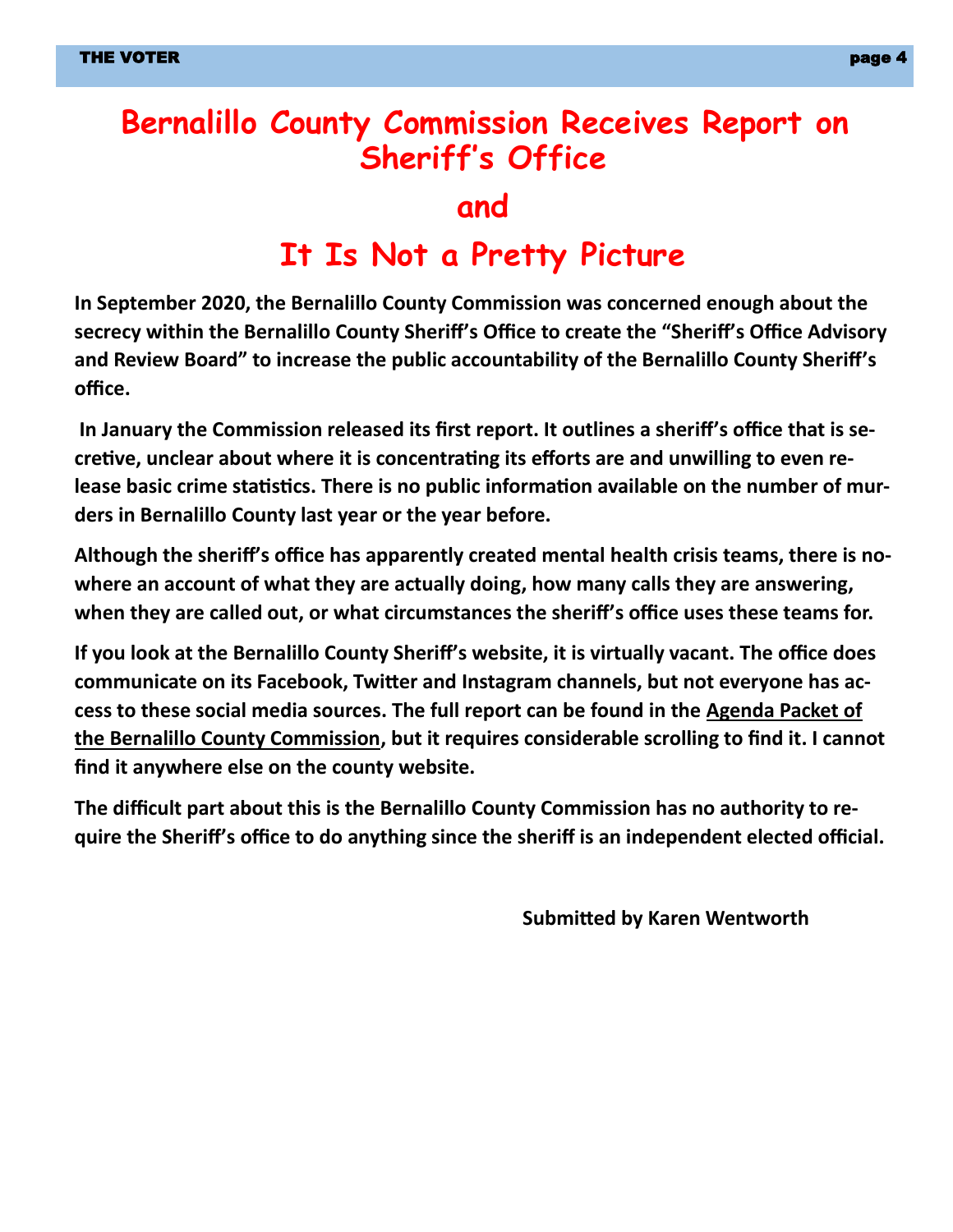### **June 9th Noon Meeting Topic: "The Impacts of Climate Change on New Mexico's Water Resources"**

**Climate change is having a significant impact on weather patterns, which in turn affect water supplies in our state and throughout the Southwest. Who better to inform us about these effects than one of the four editors of the recent scientific report to the state commission that is creating a 50-year water plan? Our speaker is Kristin S. Pearthree. Here is her impressive bio:**



**Kristin Pearthree is a research scientist working in the Aquifer Mapping Program and the Geologic Mapping Group at the New Mexico Bureau of Geology and Mineral Resources. She has a background in geology, geomorphology, and paleoclimate. Kristin provides outreach support for the Healy Collaborative Groundwater Monitoring Network a program that monitor water levels in wells across New Mexico. She conducts geological mapping using both field work and remote imagery tools. She also served as supporting personnel for the consensus report** *Climate Change in New Mexico Over the Next 50 Years: Impacts on Water Resources,* **produced in collaboration with the New Mexico Interstate Stream Commission. Kristin has a B.A. in Geology from Oberlin College and an M.S. in Earth and Planetary Sciences from the University of New Mexico.**

**Bring your questions about the future of water in New Mexico to our monthly meeting, JUNE 9, from 12:00 to 1:00 p.m. And let your friends know about this topic! It will affect all of our lives for the rest of our lives. A Zoom link will be provided after June 1st.**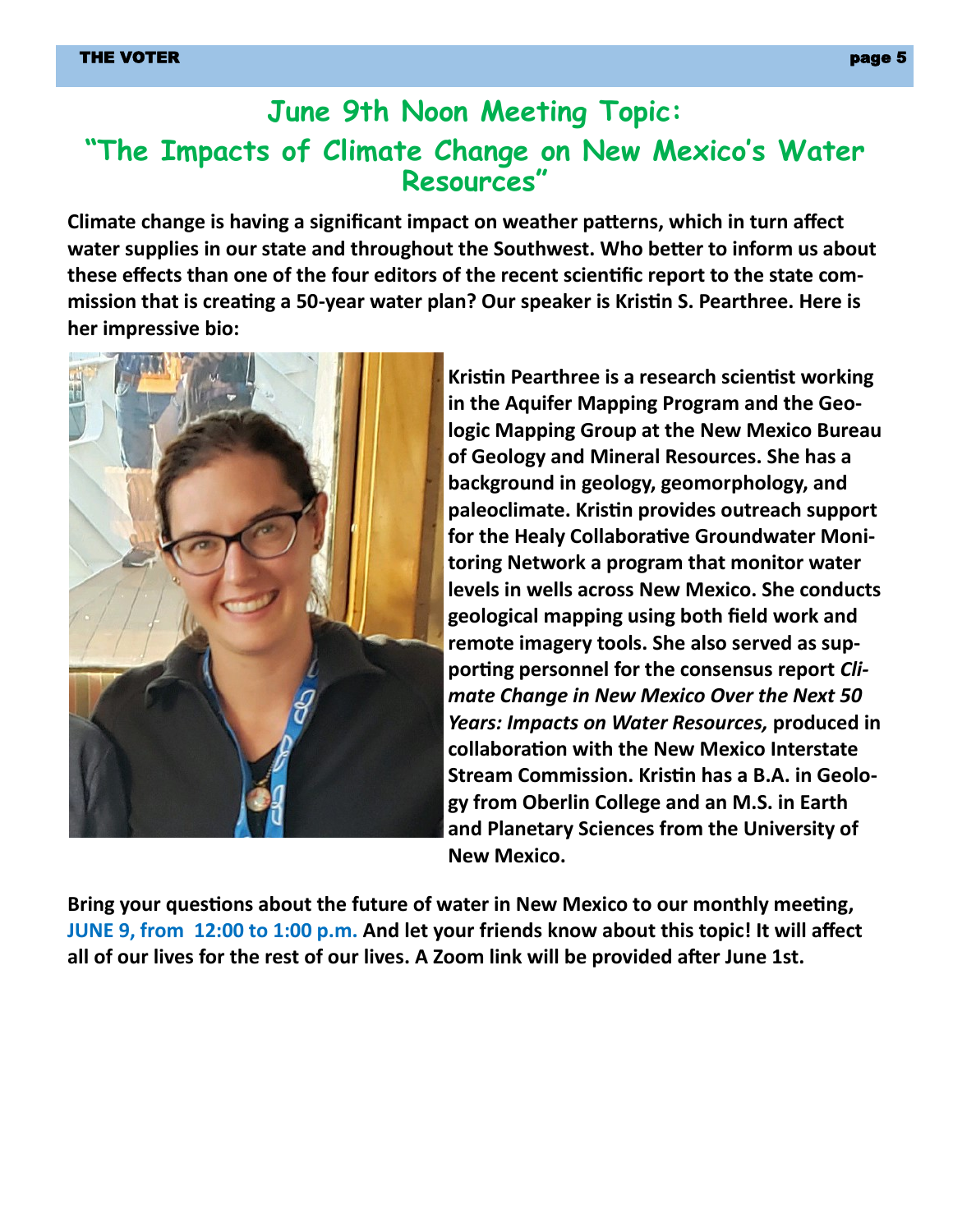#### **July 14th Noon Meeting:**

# **Significant Constitutional Amendment Scheduled**

#### **for November Ballot**

This November we will be voting on a significant amendment to the New Mexico constitution. The land grant permanent fund is an accumulation of all the royalties the state collects on oil, gas and minerals removed from state lands. It was established when New Mexico became a state and provides over a billion dollars each year to public schools and universities.

This proposed amendment would set aside an additional one and one quarter percent of the majority of the fund for early childhood education and public schools. Part of the money would go to children at risk of failure, to extend the school year and for increased compensation of teachers. About 60 percent of it would go for early childhood education. This is defined as nonsectarian and nondenominational education of children until they are ready for kindergarten.

Rep. Deborah Armstrong, one of many representatives who were involved in passing this legislature, will speak to us on July 14 at our regular lunch meeting about what the legislature intended to do with this amendment.

She will be joined by Ismael Torres, the chief economist for the Legislative Finance Committee, who will discuss the amount of money this would involve and the kinds of decisions the New Mexico Legislature will have to make if the amendment passes in November.

One of the big decisions looming in the background is at what age will the state of NM formally begin educating children. At two, three, four? Should the amendment pass, it has the potential to be life changing for New Mexico families. But what kind of change might it bring? Don't miss this opportunity to learn about an important issue you will be voting on.

Here's a link to the actual amendment: https://www.nmlegis.gov/Sessions/21%20Regular/ final/HJR01.pdf

Because this amendment might affect the long-term financial stability of New Mexico, it will also have to be approved by the U.S. Congress if it is approved by voters in the November election.

We will invite other League members across the state to join us virtually for this important hybrid program.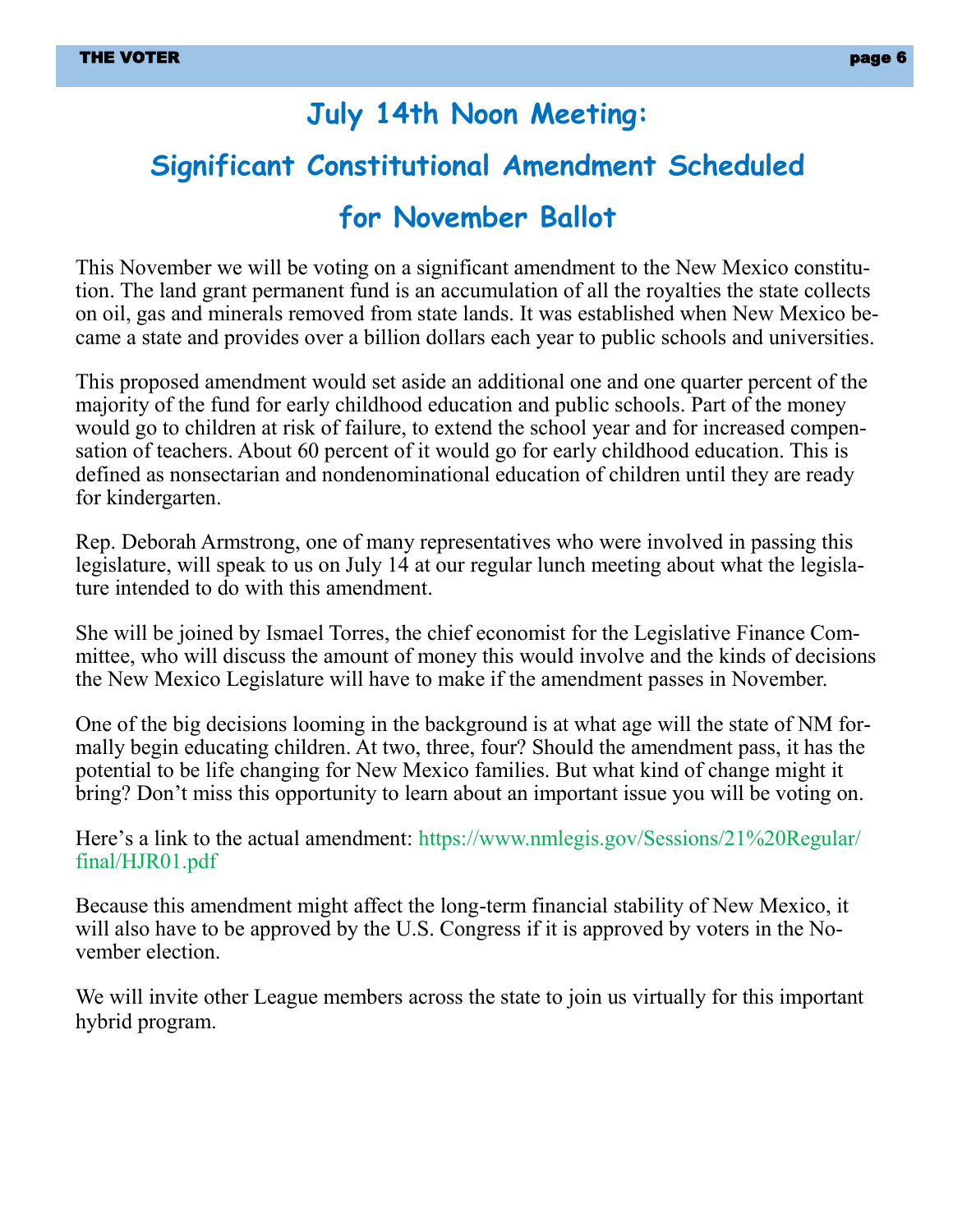# **Wanted...Your Ideas! Annual Calendar Planning Meeting Saturday, June 11, from 10:00 a.m. to Noon**

**Please join the LWVCNM on Saturday, June 11, from 10:00 a.m. to noon, for our next Calendar Planning meeting. Share your ideas for topics and speakers for our monthly educational meetings through September, 2023.** 

**This is a great opportunity to let us know what you would like to learn about in the upcoming LWVCNM program year! We look forward to planning another timely program schedule with, and for, you.**

**This planning meeting will be held via Zoom only.**

**Can't attend the meeting, but have a program idea? Send your idea to jblack8162@gmail.com. (Please watch for Zoom information for this meeting in upcoming**  *Topics* **announcements. Anyone who does not receive an invitation can email president@lwvcnm.org. If you need help with Zoom, please reach out to our Zoom host, Starlyn Brown, at sbrown@unm.edu.)**

**Submitted by Jennifer Black**